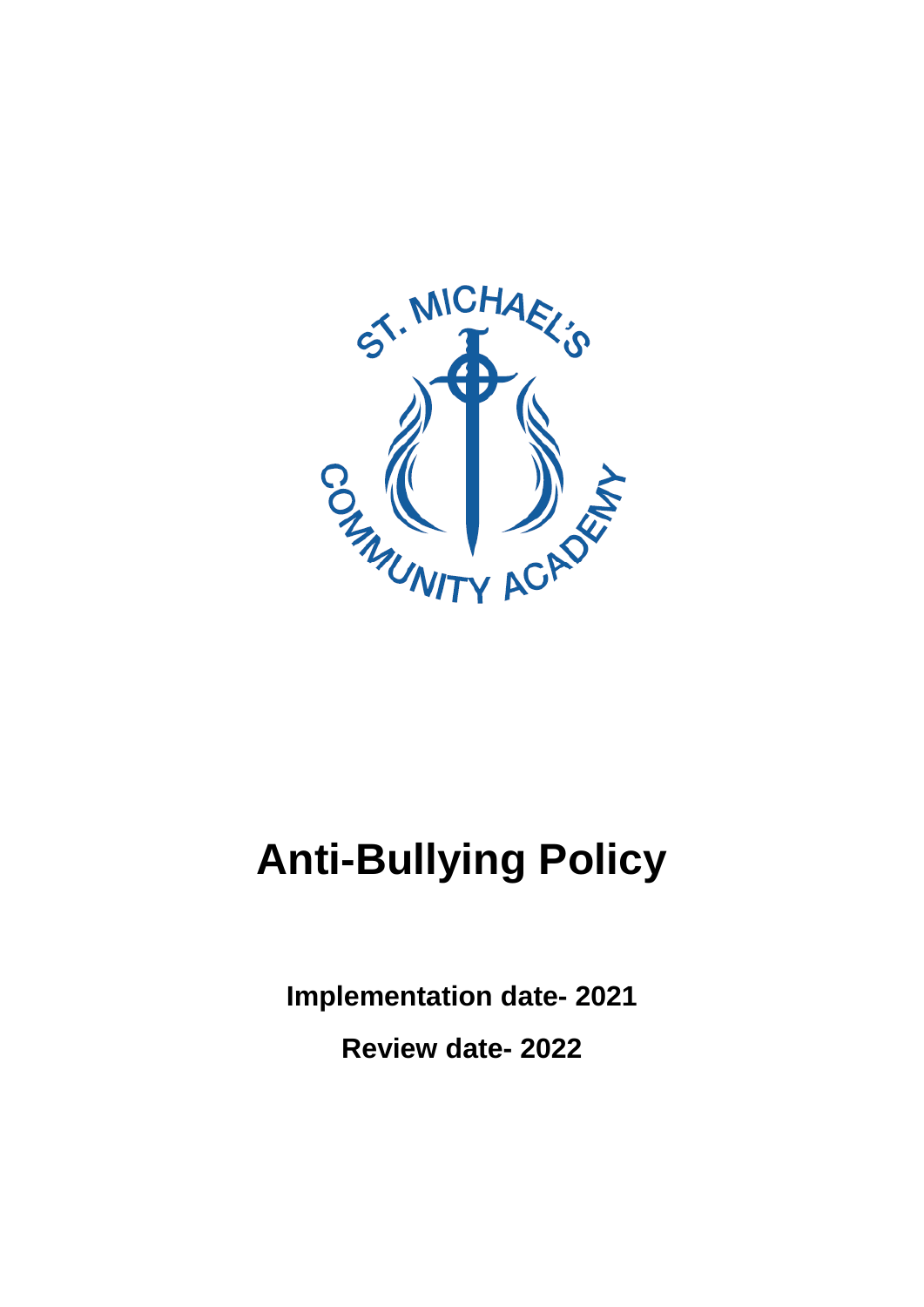# **Anti-Bullying Policy**

### **Rationale**

At St Michael's Community Academy we seek inclusive practice for all members of our community. We see this as enabling all stakeholders to participate in and fully enjoy school life.

Our Academy believes that its pupils have the right to learn in a supportive, caring and safe environment without fear of being bullied.

The Academy will not tolerate bullying of any kind. It is everyone's responsibility to aim to prevent occurrences of bullying and to deal with any incidents quickly and effectively.

#### **Objectives of this Policy**

- All governors, teaching and support staff, children and parents/carers should have an understanding of what bullying is;
- All governors, and teaching and support staff should know what the school policy is on bullying and follow it when bullying is reported;
- All children and parents/cares should know what the school policy is on bullying and what they should do if bullying arises.

#### **What is Bullying?**

Bullying is defined as the deliberate desire to hurt, threaten or frighten someone. Bullying behaviour is usually conscious and wilful and continues over a period of time generally forming a pattern of behaviour (rather than an isolated incident).

When children are asked about bullying, they often describe unkind or hurtful behaviour rather than actual bullying. This kind of behaviour needs to be addressed and everyone concerned needs to know how to deal with it. It is imperative that we fully understand what bullying is before we identify all hurtful behaviour as bullying.

Bullying can be:

- **Emotional -** being unfriendly, excluding others, tormenting (e.g. hiding books, threatening gestures)
- **Physical -** pushing, kicking, hitting, punching or any use of violence
- **Racist -** racial taunts, graffiti, gestures
- **Sexual -** unwanted physical contact or sexually abusive comments
- **Homophobic -** because of, or focussing on the issue of sexuality
- **Verbal -** name-calling, sarcasm, spreading rumours, teasing
- **Cyber** all areas of internet ,such as email & internet chat room misuse, mobile threats by text messaging & calls, misuse of technology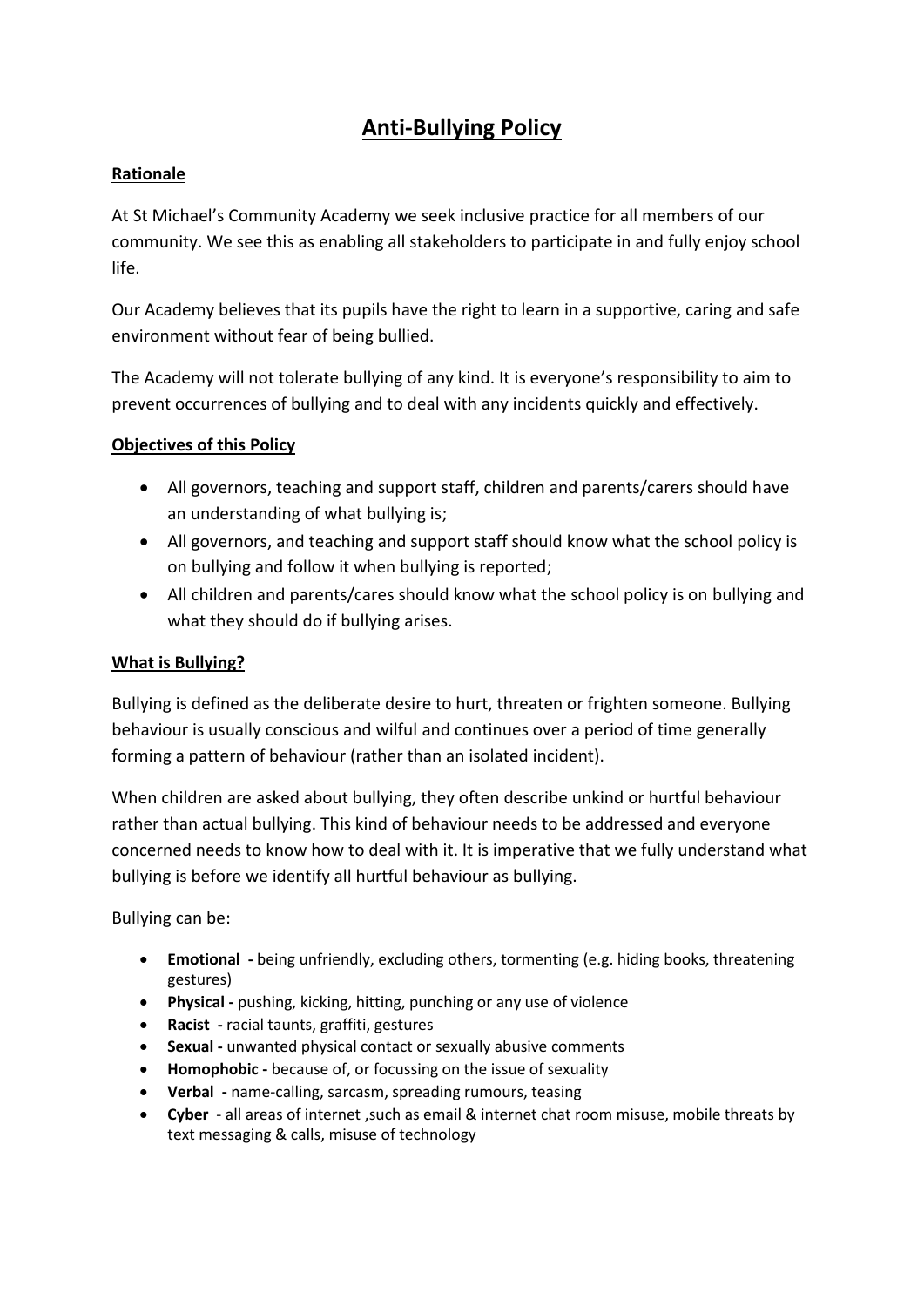**Mobile** threats by text messaging, misuse of technology such as camera and video facilities

Bullying hurts. No one deserves to be a victim of bullying. Everybody has the right to be treated with respect. Pupils who are found to be bullying other children need to learn different ways of behaving. This cannot be done by school alone, and the support of parents is essential in order to ensure that pupils learn correct behaviours and reflect on their actions when they fall below the standards that school expects.

# **Procedures**

It is everyone's responsibility to report bullying incidents and to respond promptly and effectively to issues of bullying. Children are encouraged and made to feel as safe as possible so that they may speak up early. All children's and parent's concerns are investigated promptly and taken seriously.

#### **The Academy takes the following actions:**

- Report incident to a member of staff
- Member of staff (if not child's class teacher) to bring incident to the attention of the child's class teacher.
- Incident(s) will be investigated by the class teacher by speaking to the children (including the alleged bully/bullies) and other staff members involved. A record of the incident will be recorded on CPOMS. **In most cases, the class teacher will seek a resolution to the incident and issue appropriate sanctions in line with the school's Behaviour Management policy. Parents / carers will be informed. Further monitoring will take place to ensure that there is no continuation/repetition.**
- The class teacher will share the incident with the appropriate phase Assistant Principal who will support the class teacher and inform the Head of School where necessary.
- Where a child has needed treatment due to a deliberate injury inflicted by another child, or there are incidents of repeated bullying behaviour the Principal must always be informed. Parents/ carers will be asked to come in to a meeting to discuss the incident(s).
- The Principal and/or Phase Leader will ensure a strategy is put in place and monitor it with the class teacher (over a 4 week period initially). With this in place, the bullying behaviour and / or threats of further bullying should stop.
- Provision will be put in place to help the bully (bullies) change their behaviour.

# **Outcomes**

- The bully (bullies) will be asked to genuinely apologise.
- If possible, the pupils will be reconciled.